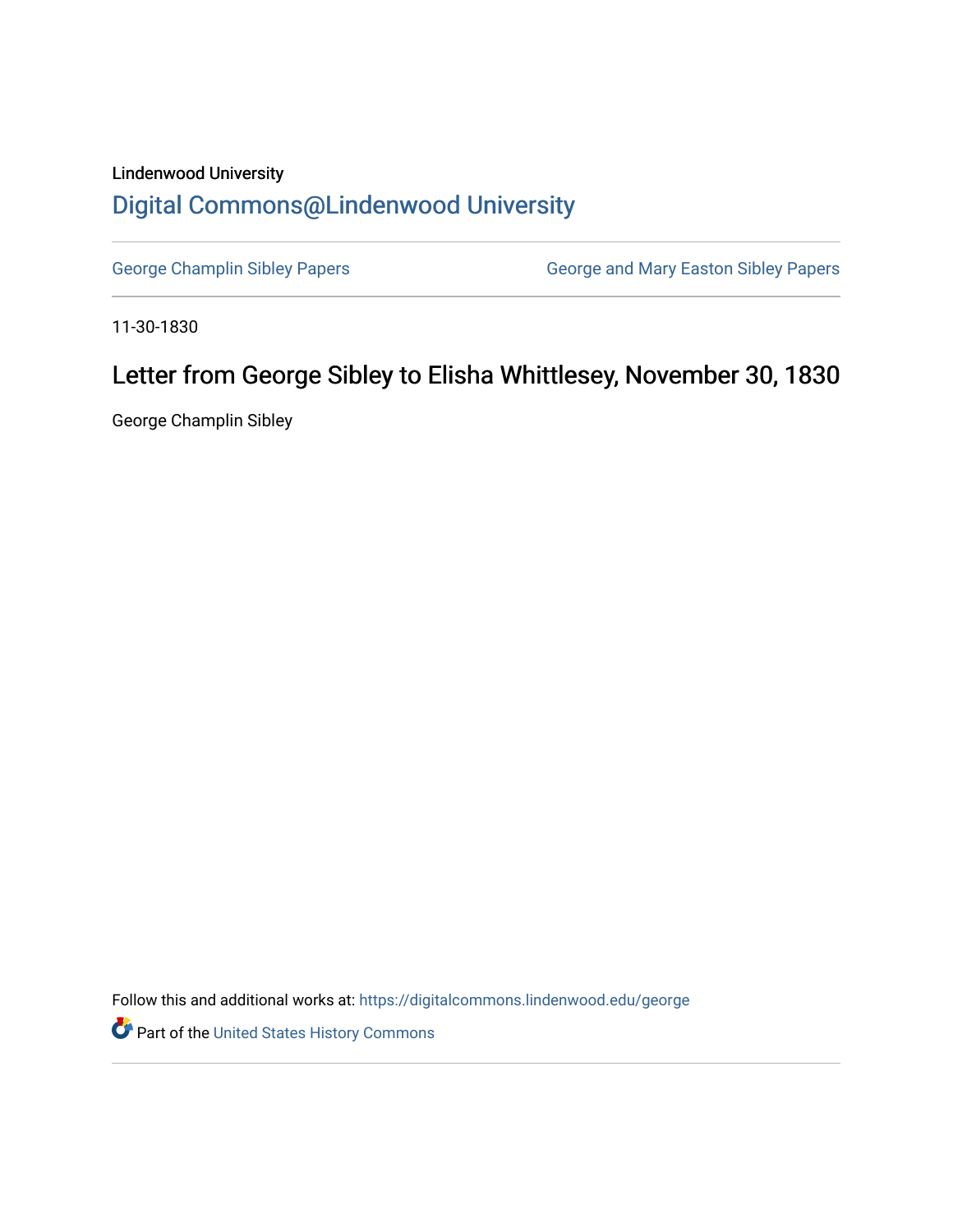Hon. Elisha Whittlesey Rep. from Ohio, in Congress Washington City

G. C. Sibley Linden-Wood near St. Charles, Mo. Nov. 30th, 1830.

To The Hon. Elisha Whittlesey Rep. from Ohio, in Congress Washington City.

**Sir,** 

In the proceedings of the last Session of Congress, I observe that a claim for \$1504.54 was Referred to the Committee of Claims of which you are the Chairman, but as nothing further has been communicated to the persons concerned. I presume the matter has not been finally acted on, but suspended among other innumerable cares of "unfinished business"= The claim I allude to was presented to the Government Rather more than three years ago- it is founded on a most Solemnly attested account of the disbursements of Messrs. Reeves, Sibley & Mather, the Commissioners who carried into effect the Act of Congress of 1825. authorizing the President to cause a Road to be marked out to New Mexico= The Account sets forth, that the Commissioners expended \$1504.54 in the public Service, more than was appropriated by the Act of Congress, for the object they were charged with; and explains the causes that induced them thus to exceed the appropriation= The Solemn manner, in which the Commissioners attested this fact forbids them to entertain for one single moment a thought that its truth can be doubted, although they are aware that they have not complied with Some of the forms which it Seems are established by the Accounting offices at Washington.

The Comm<sup>rs</sup>. were governed in this Respect, by the instructions they Received from the Secretary of War, who was probably well aware that from the nature of the Service, much of the disbursement could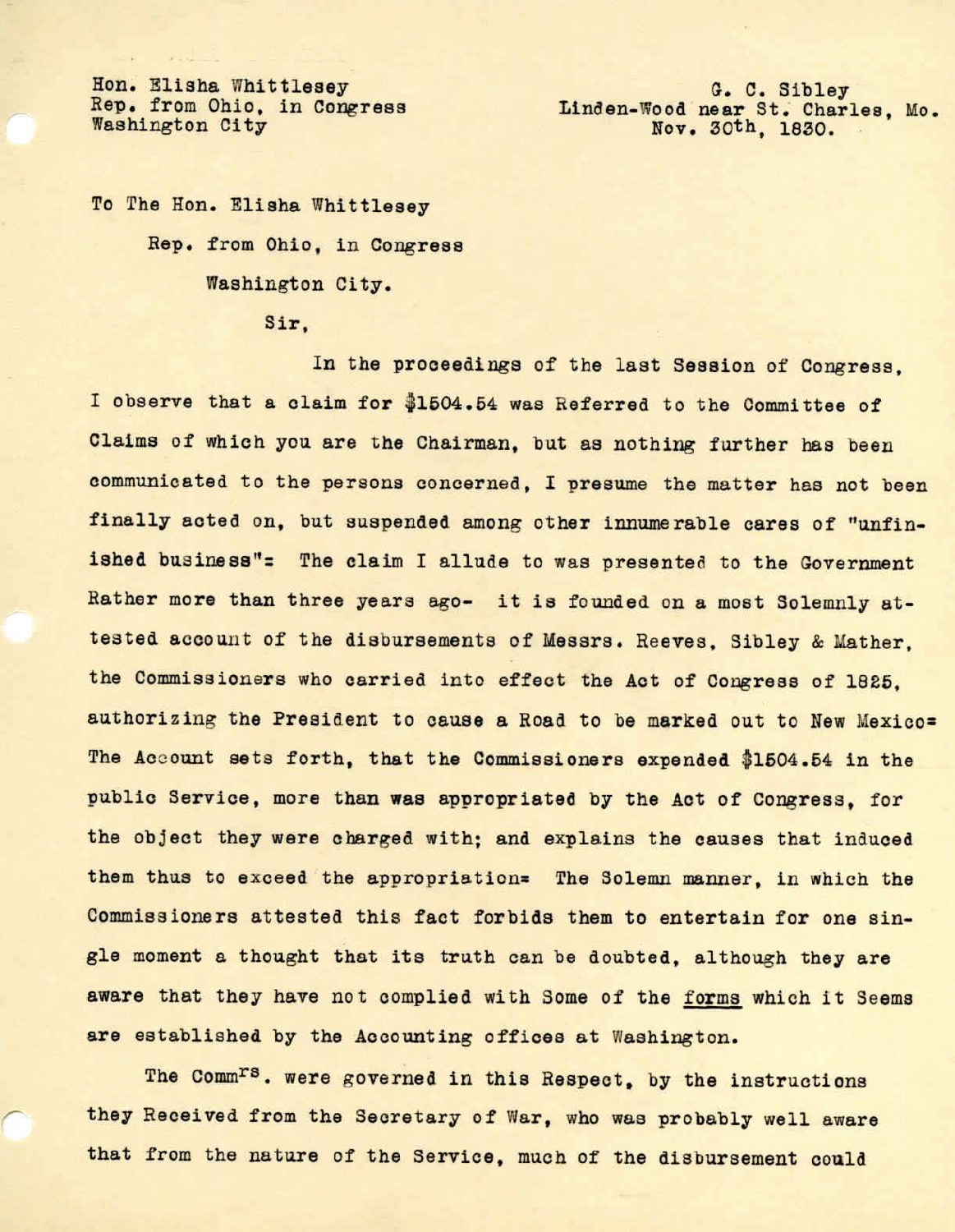not be avouched in the usual office forms= This actually turned out to be true to Some extent, and it must be obvious to any one who will Reflect a moment on the Subject, that it could not possibly be otherwise= The Comm<sup>rs</sup>. could have added to the Solemn attestation they appended to their Account, the obligation of an Oath, and probably would have done So, if they had not been furnished with Special instructions on that point, from the SecY. of War, which they deemed it Sufficient to comply with- I can scarcely believe however, that the difficulty in the Settlement of this Acc<sup>t</sup>. lies here- Tho' I confess I cannot account for it in any other way<sup>=</sup> If the Government is Satisfied that the Sum claimed has been actually expended in their Service, and that it was taken from the private means of their Agents- it is difficult to conceive any Reasonable objection that can be urged against the prompt reimbursement of the money advanced for them= Common justice demands it,- and the common usage of the Govt. Sanctions the expectations that the demand will be Satisfied- The past delay that has already taken place, has been, and is still. Severely felt by those to whom the money is due= If not already convinced of this justness of the claim, the late Comm<sup>rs</sup>. are Ready to convince you, so far as their Oaths can do it, if Required= I would beg leave to Suggest the propriety of making an appropriation to meet the demand. Subject to the disposal of the SecY. of War, to be by him paid over upon Satisfactory proofs of its truth & fairness=

You will very much oblige me Sir, as well as Cols. Reeves and Mather, if you write me a word of information on this Subject- Three years have elapsed since our Accounts were laid before the proper officer at Washington. We know to our Serious inconvenience, that the balance due us has not been paid, or provided for- but we are entirely ignorant of the Reasons that have induced this injurious delay= knowing the justness and Rightfulness of our demand, we continue to expect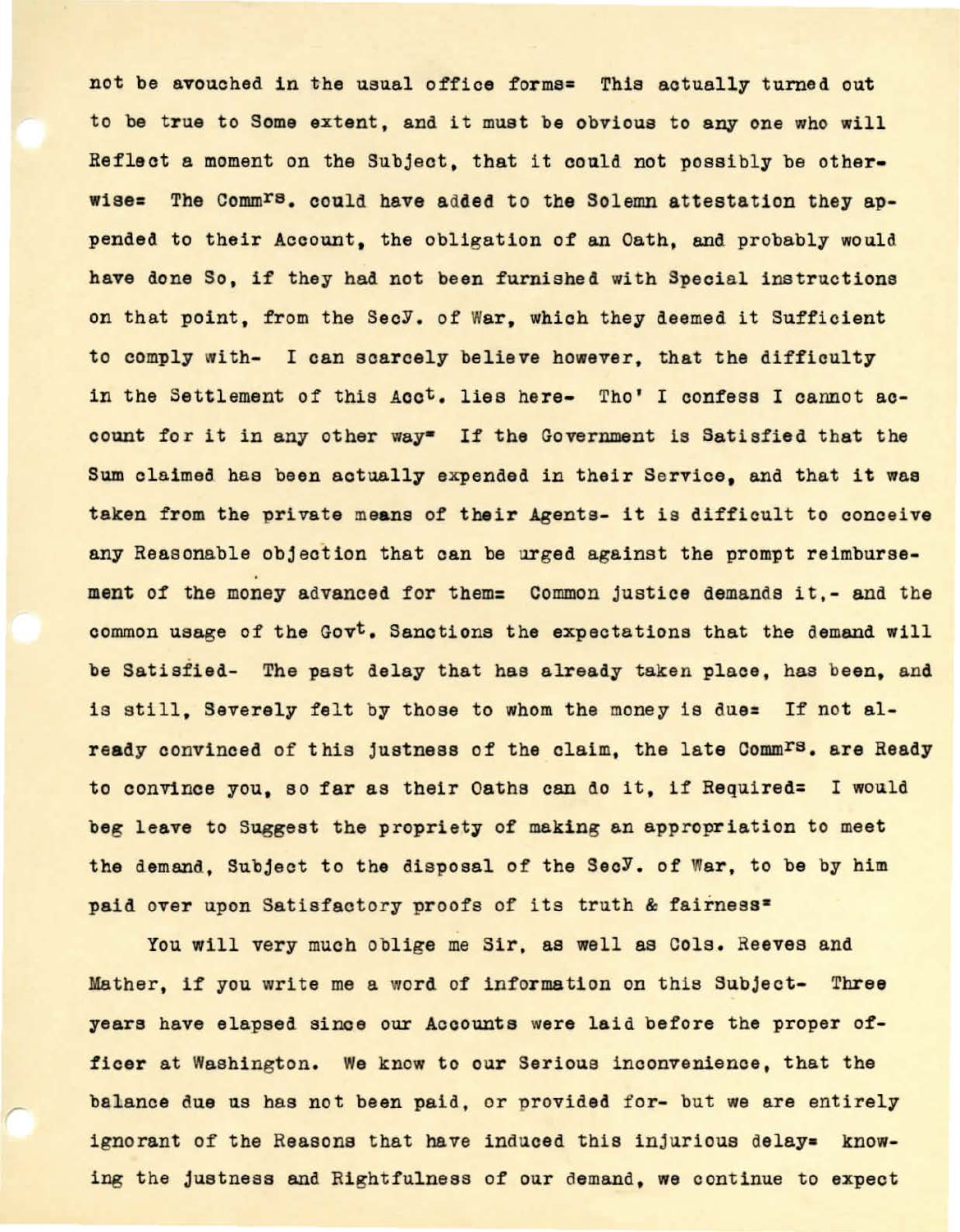its discharge, and Reasonably enough, bottom matters of business on that expectation- If however, the Govt. means to deny the claim, for courtesy's sake let us know why we are Refused= If we must make a Sacrifice of our Money to the U. States, it will afford us Some Satisfaction to know the grounds upon which we are Required to make it: That we have made the extra expenditure we are ready to prove even in a Court of Justice (and the proof would there be admitted Sufficient without doubt)= And we are well convinced that if it had pleased Congress to enquire, how their order was executed by us, and what benefits our labour produced, or might have produced had our Report not been so Strongly Suppressed, that in our case they would have been well Satisfied that the labourer is worthy of his hire- At all events we discharged our extremely bard duties faithfully, & with great Regard to economy- Whether our labours were or were not of any great benefit to the Government, is of no Such consequence to the matter in hand- on that point the Commrs. were not to judge; Congress had decreed the measure; we could do no more than faithfully execute the decree; which I aver was done= I cannot Refrain from the Remark, that if the Comm<sup>rs</sup>. Report were made Public, as I believe it ought to have been, three years ago. Congress and the Public would be convinced that the measure was wise and expedient, and that in its execution the Comm<sup>rs</sup>. were governed in a great degree by an anxious desire to promote the great interest contemplated by the Act of Congress.

I do myself the honour to enclose you herein, a Copy of a Letter from The Hon. Mr. Benton to me, (the original now lies before me) and an extract from Mr. Secretary Barbour's instructions to the Comm<sup>rs</sup>.

*r* 

It is proper to observe, that altho' the Comm<sup>rs</sup>. were not at all governed in their expenditures by Mr. Benton's assurances in his letter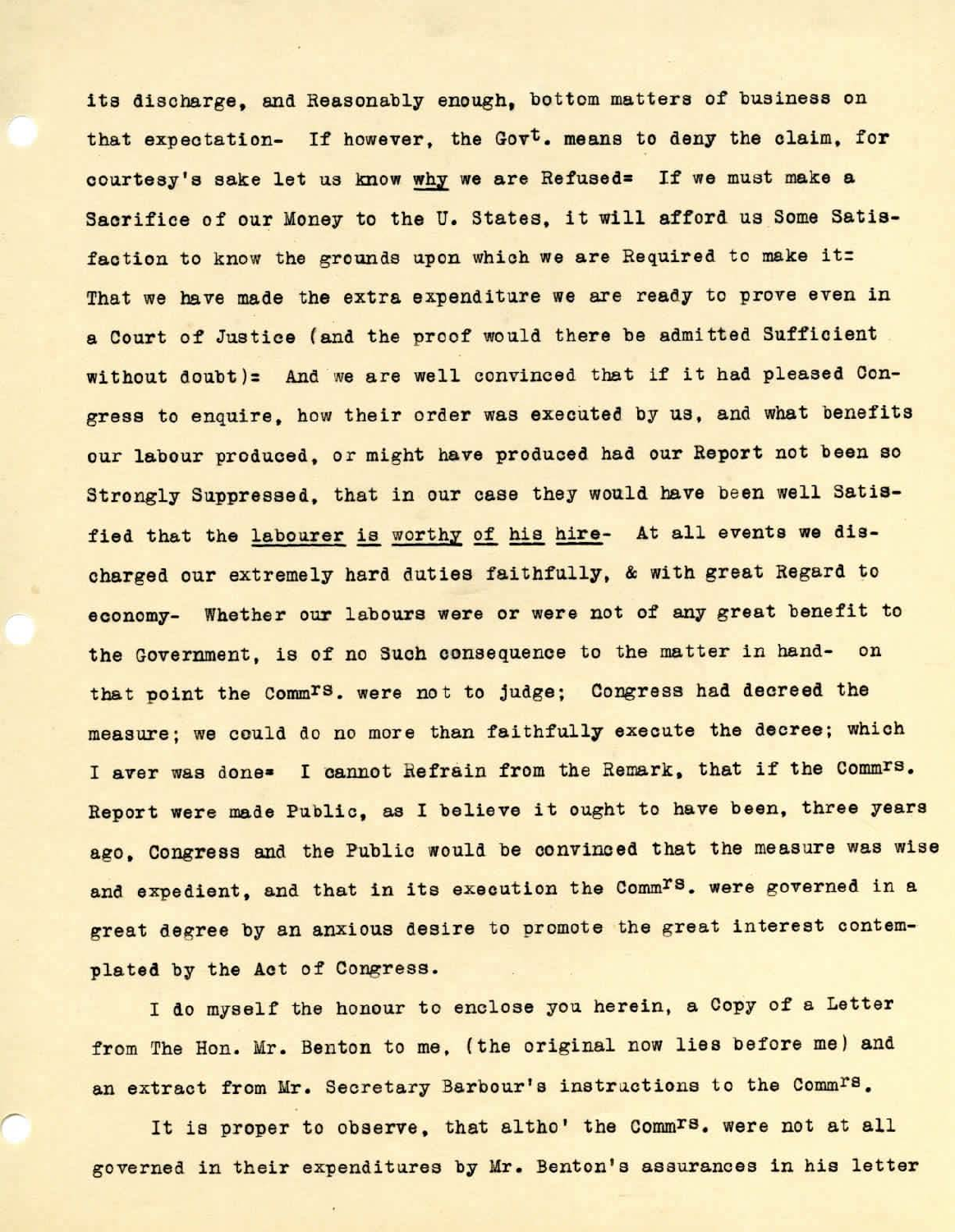(all their arrangements having been calculated Rigidly upon the funds appropriated) they **were** nevertheless encouraged thereby, to expect immediate Remuneration of any Reasonable Sum they might find it important to advance in executing the Law= I am sir, with great Respect,

Your Mo. Obt. Svt.

G. C. Sibley

Sibley Letter Book Missouri Historical Society

÷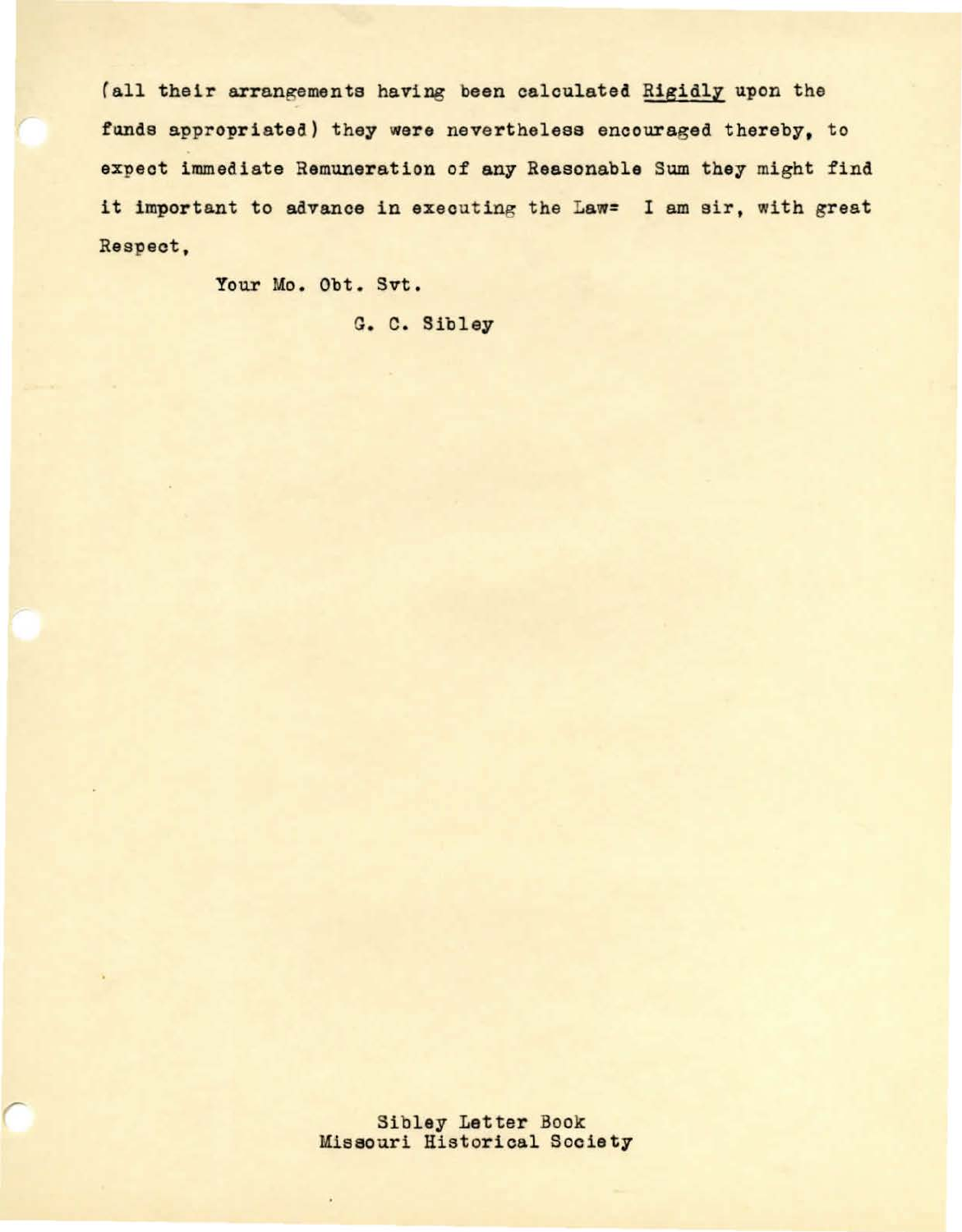that the movement will be pretty extensive unless it is immediately checked by the Government- I give you this information thus early to Save you an increase of trouble in the discharge of an unpleasant duty, and to Save from great loss & Ruin many of those poor and indiscreet People, who in despite of every friendly warning, appear to be determined on Settling with their families in the Kansas Territory.

I am very Respectfully Sir

Yr. MO: Obt:. Svt:

Br: Gen: H. Atkinson St. Louis

G. C. Sibley

## Nursery

March 2d. Right hand border, big walk, 1<sup>t</sup> Section left Side Vizt. 1<sup>t</sup>. Some Service & Currant Seeds- 2<sup>d</sup>. Some Morello Cherry Stones same section Right side, a row of Morello Cherry Stones. Second Section left Side- 1<sup>t</sup>. Pear Seeds- 2<sup>d</sup>. Quincy Seeds to end of the Row- Same Section R<sup>t</sup>. Side- Apple, Grapes & Wild Cherry Seeds-

March 3<sup>d</sup>. In the Nursery Quarter Vizt.

Half Row of Seedling Apples (next after Peach Row) from the Walk. the other half of the Row planted with Nectarine stones from D. Simpson. Next, part of a Row of Peach Stones from D.S. Next is a long Row Vizt.-  $1<sup>t</sup>$ . flat Peach St: from D. S. 2<sup>d</sup> a few choice P. St: from Mr. Gamble- 3<sup>d</sup>. 2 fine cling P. St: from Gamble.

4<sup>th</sup> filled out the Row with Peach Stones from Joan. Next long Row- 1<sup>t</sup>. P. St: from Joan- Row filled out with Plums &c • from D.

March 12<sup>th</sup> Next, 2 long Rows of Blk: Locust Seeds, planted 12th March.